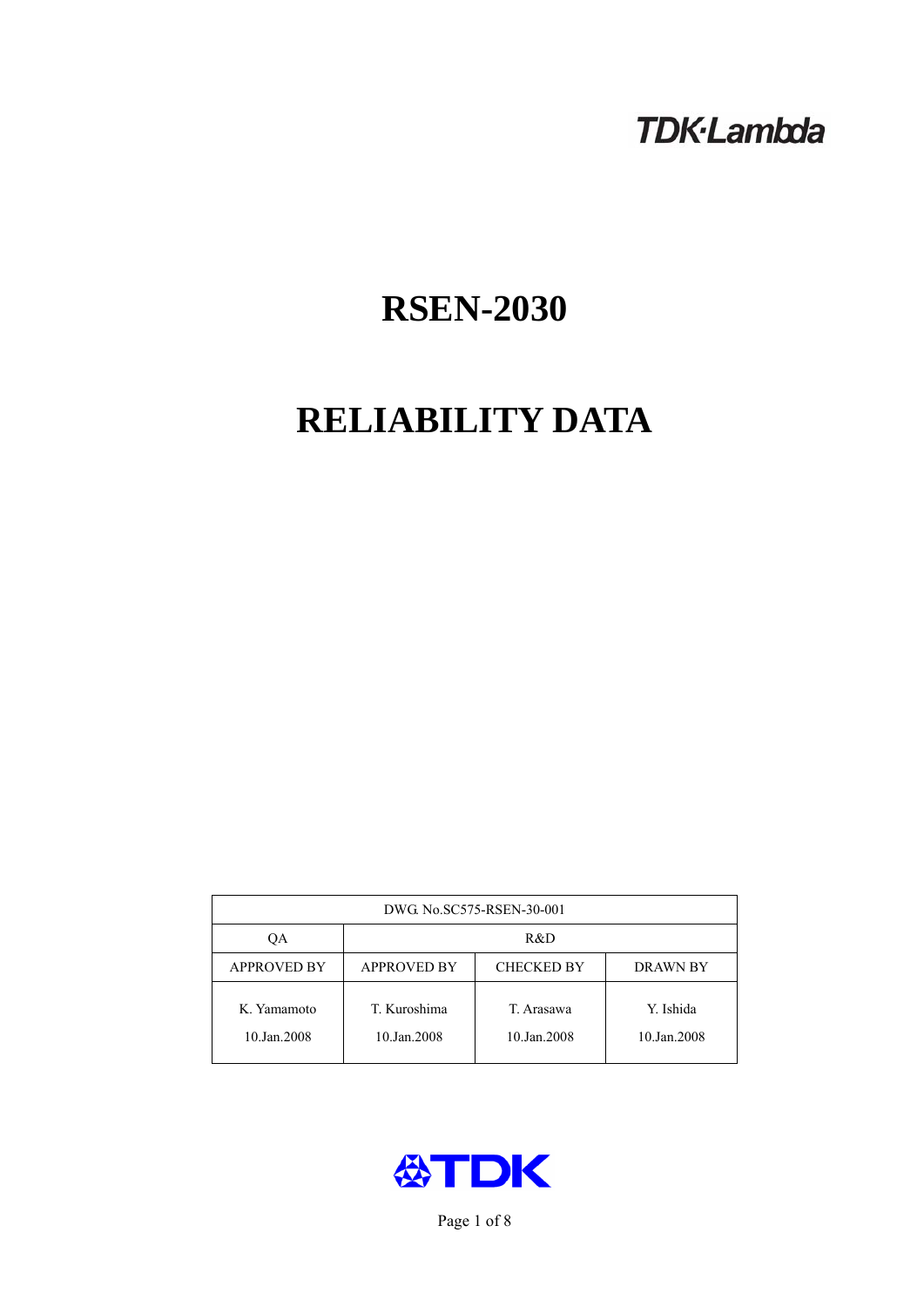#### **RSEN-2030**

## **I N D E X**

|                                     | Page   |
|-------------------------------------|--------|
| 1. Calculated Values of MTBF        | Page-3 |
| 2. Vibration Test                   | Page-4 |
| 3. Heat Cycle Test                  | Page-5 |
| 4. Humidity Test                    | Page-6 |
| 5. High Temperature Resistance Test | Page-7 |
| 6. Low Temperature Storage Test     | Page-8 |

The following data are typical values. As all units have nearly the same characteristics, the data to be considered as ability values.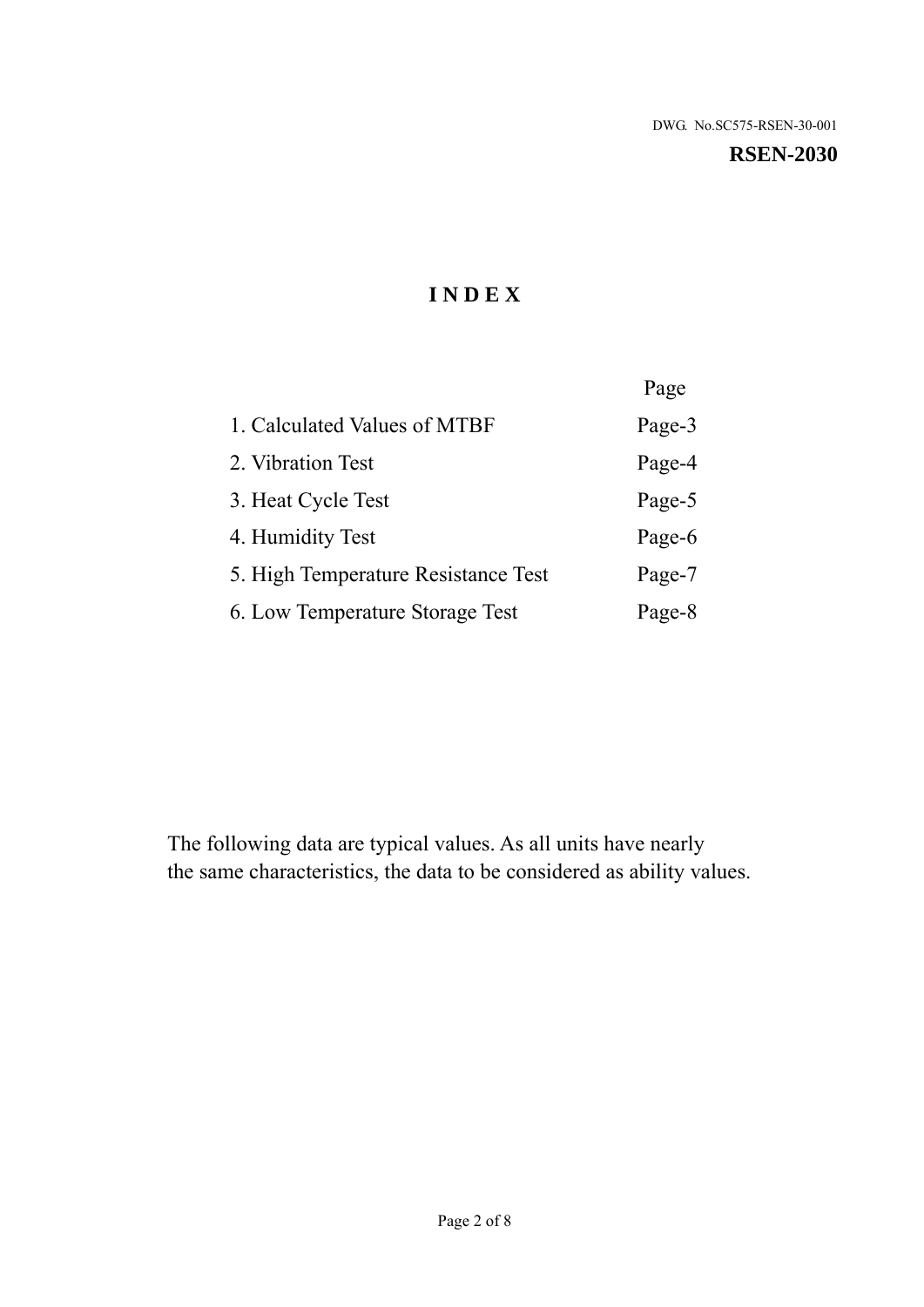#### **RSEN-2030**

1. Calculated values of MTBF

MODEL : RSEN-2030

(1) Calculating Method

 Calculated based on parts stress reliability projection of MIL-HDBK-217F NOTICE2.

Individual failure rates  $\lambda$  G is given to each part and MTBF is calculated by the count of each part.

$$
MTBF = \frac{1}{\lambda_{\text{equip}}} = \frac{1}{\sum_{i=1}^{n} N_i (\lambda_G \pi_Q)_i} \times 10^6 \text{ (hours)}
$$

| $\lambda$ equip | : Total equipment failure rate (Failure / $10^6$ Hours)                   |
|-----------------|---------------------------------------------------------------------------|
| $\lambda$ G     | : Generic failure rate for the $\hbar$ generic part                       |
|                 | (Failure/ $10^6$ Hours)                                                   |
| Ni              | : Quantity of <i>i</i> th generic part                                    |
| N               | : Number of different generic part categories                             |
| $\pi Q$         | : Generic quality factor for the <i>i</i> th generic part ( $\pi Q = 1$ ) |
|                 |                                                                           |

- (2) MTBF Values
	- GF : Ground, Fixed

 $MTBF = 6,914,673$  (Hours)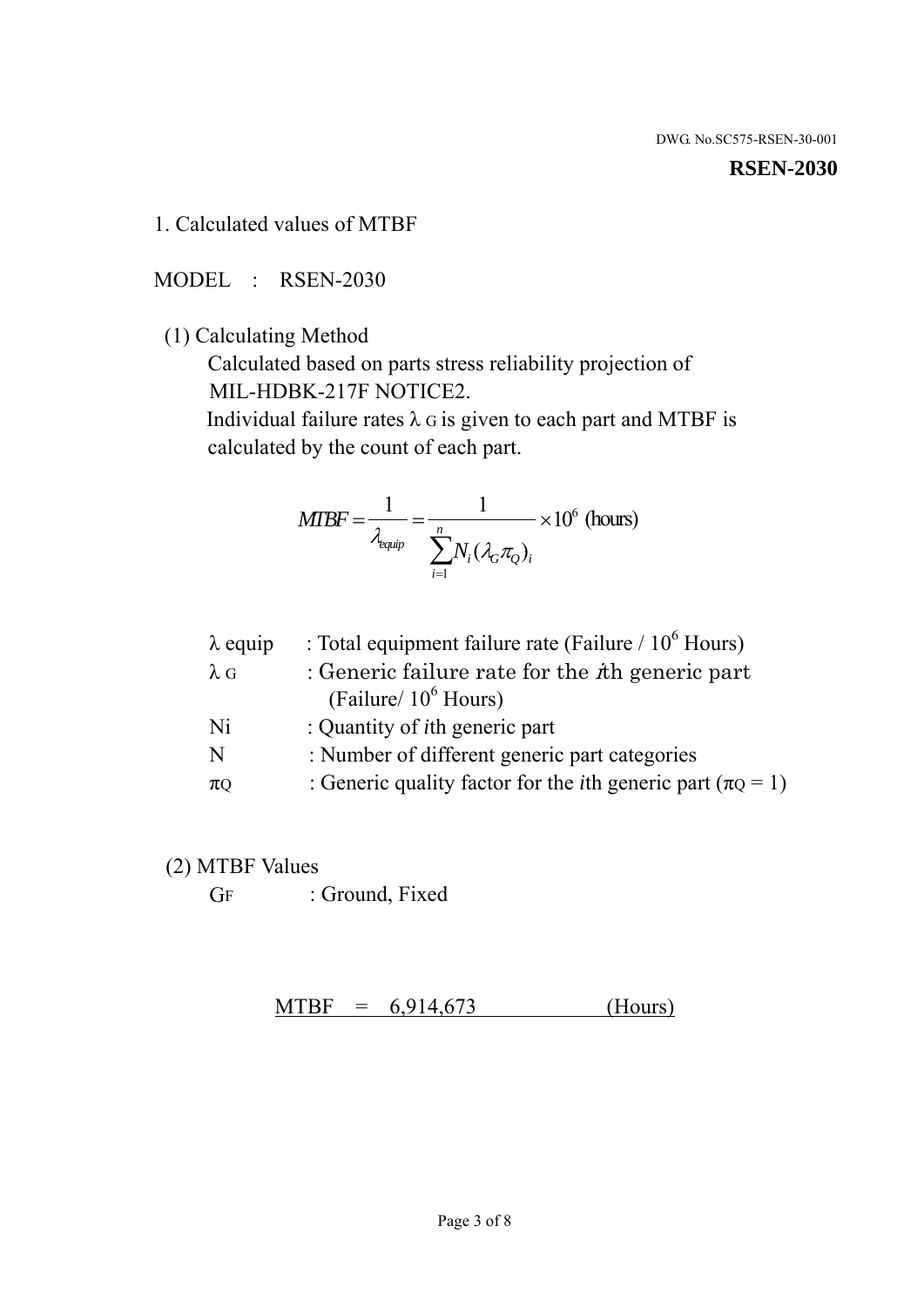#### **RSEN-2030**

2. Vibration Test

## MODEL : RSEN-2030 (Representation Product : RSEN-2030)

- (1) Vibration Test Class Frequency Variable Endurance Test
- (2) Equipment Used Controller VS-1000-6, Vibrator 905-FN ( IMV CORP.)
- (3) The Number of D.U.T. (Device Under Test) 5 units
- (4) Test Condition
	- · Frequency : 10~55Hz
	- · Amplitude : 1.5mm, Sweep for 1 min.
	- · Dimension and times : X, Y and Z directions for 2 hours each.

## (5) Test Method

Fix the D.U.T. on the fitting-stage

## (6) Test Results

PASS

#### Typical Sample Data

| Check item                         | Spec.                           |                   | <b>Before Test</b> | After Test          |
|------------------------------------|---------------------------------|-------------------|--------------------|---------------------|
| Attenuation (dB)                   | Differential Mode: 25dBmin.     | $0.4$ MHz         | 39.72              | 40.02               |
|                                    |                                 | 30 MHz            | 58.84              | 55.92               |
|                                    | Common Mode: 25dBmin.           | 2 MHz             | 36.32              | 36.44               |
|                                    |                                 | 30 MHz            | 38.26              | 38.08               |
| Leakage Current (mA)               | $1mA$ max. $(250V, 60Hz)$       | Line1             | 0.42               | 0.41                |
|                                    |                                 | Line <sub>2</sub> | 0.43               | 0.42                |
| DC Resistance $(m\Omega)$          | $6m \Omega$ max.                |                   | 3.84               | 3.72                |
| <b>Test Voltage</b>                | $L-L: 1768Vdc$ 60s.             |                   |                    |                     |
|                                    | $L-E: 2500$ Vac 60s.            |                   | OK                 | <b>OK</b>           |
| Isolation Resistance ( $M\Omega$ ) | $100M \Omega$ min. (500Vdc 60s) |                   | $4.1 \times 10^6$  | $4.3 \times 10^{6}$ |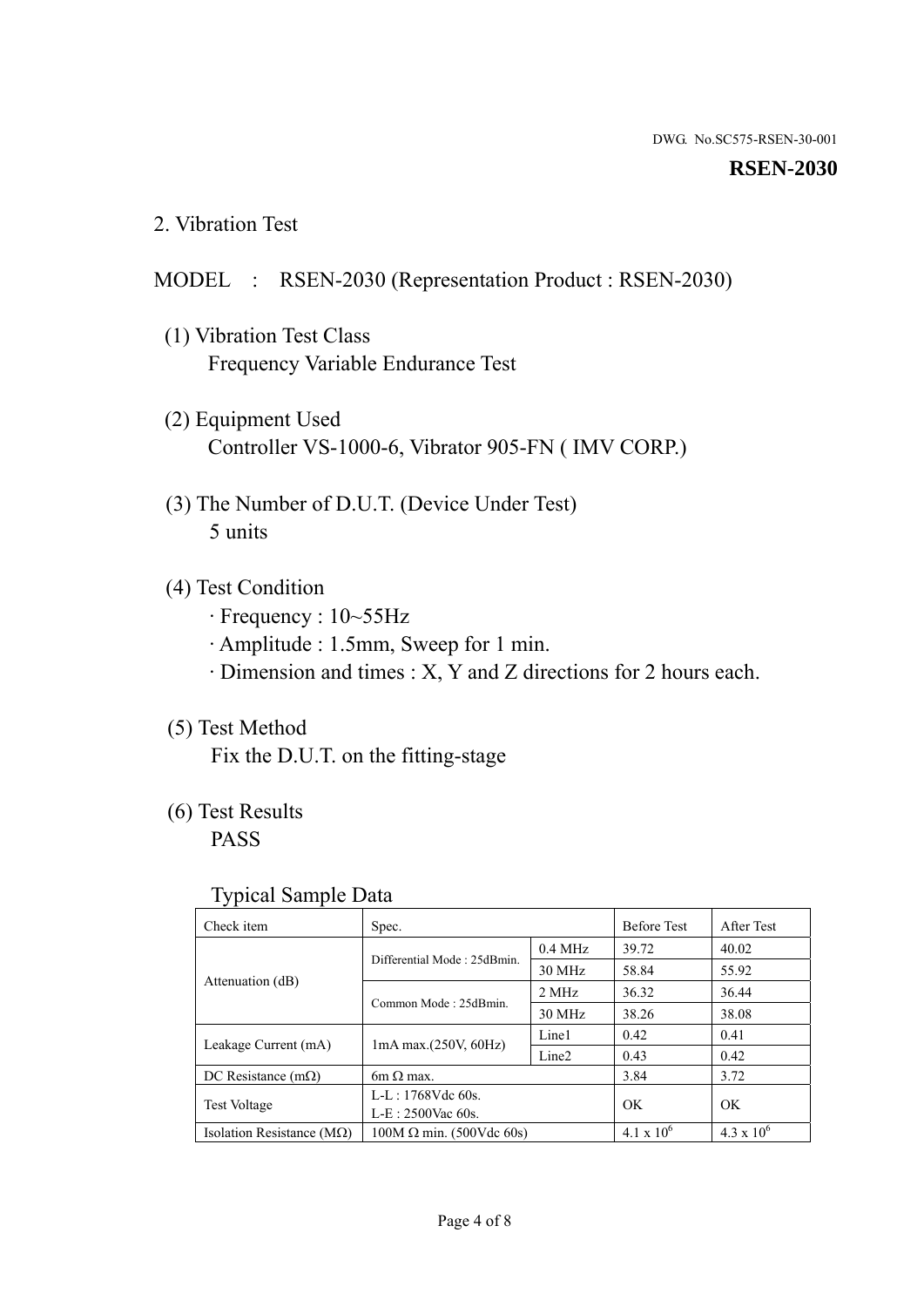1 cycle

30min.

3min.

30min.

3. Heat Cycle Test

## MODEL : RSEN-2030 (Representation Product : RSEN-2030)

- (1) Equipment Used TEMPERATURE CHAMBER TSA-71H-W (ESPEC CORP.)
- (2) The Number of D.U.T. (Device Under Test) 5 units
- (3) Test Conditions
	- · Ambient Temperature : -25~+85°C · Test Cycles : 100cycles
- (4) Test Method

 Before the test check if there is no abnormal characteristics and put the D.U.T. in the testing chamber. Then test it in the above cycles, After the test is completed leave it for 1 hour at room temperature and check it if there is no abnormal each characteristics.

 $+85$ °C

 $-25^{\circ}$ C

(5) Test Results

PASS

| <b>Typical Sample Data</b> |  |  |
|----------------------------|--|--|
|----------------------------|--|--|

| Check item                    | Spec.                           |                   | <b>Before Test</b> | After Test        |
|-------------------------------|---------------------------------|-------------------|--------------------|-------------------|
|                               | Differential Mode: 25dBmin.     | $0.4$ MHz         | 40.06              | 40.06             |
|                               |                                 | 30 MHz            | 55.64              | 57.12             |
| Attenuation (dB)              | Common Mode: 25dBmin.           | 2 MHz             | 35.40              | 36.74             |
|                               |                                 | 30 MHz            | 37.70              | 37.36             |
| Leakage Current (mA)          |                                 | Line1             | 0.41               | 0.49              |
|                               | 1mA max. (250V, 60Hz)           | Line <sub>2</sub> | 0.42               | 0.48              |
| DC Resistance $(m\Omega)$     | $6m \Omega$ max.                |                   | 3.48               | 3.22              |
| <b>Test Voltage</b>           | $L-L: 1768Vdc$ 60s.             |                   | OK                 | OK.               |
|                               | L-E: 2500Vac 60s.               |                   |                    |                   |
| Isolation Resistance ( $MQ$ ) | $100M \Omega$ min. (500Vdc 60s) |                   | $9.5 \times 10^5$  | $9.4 \times 10^5$ |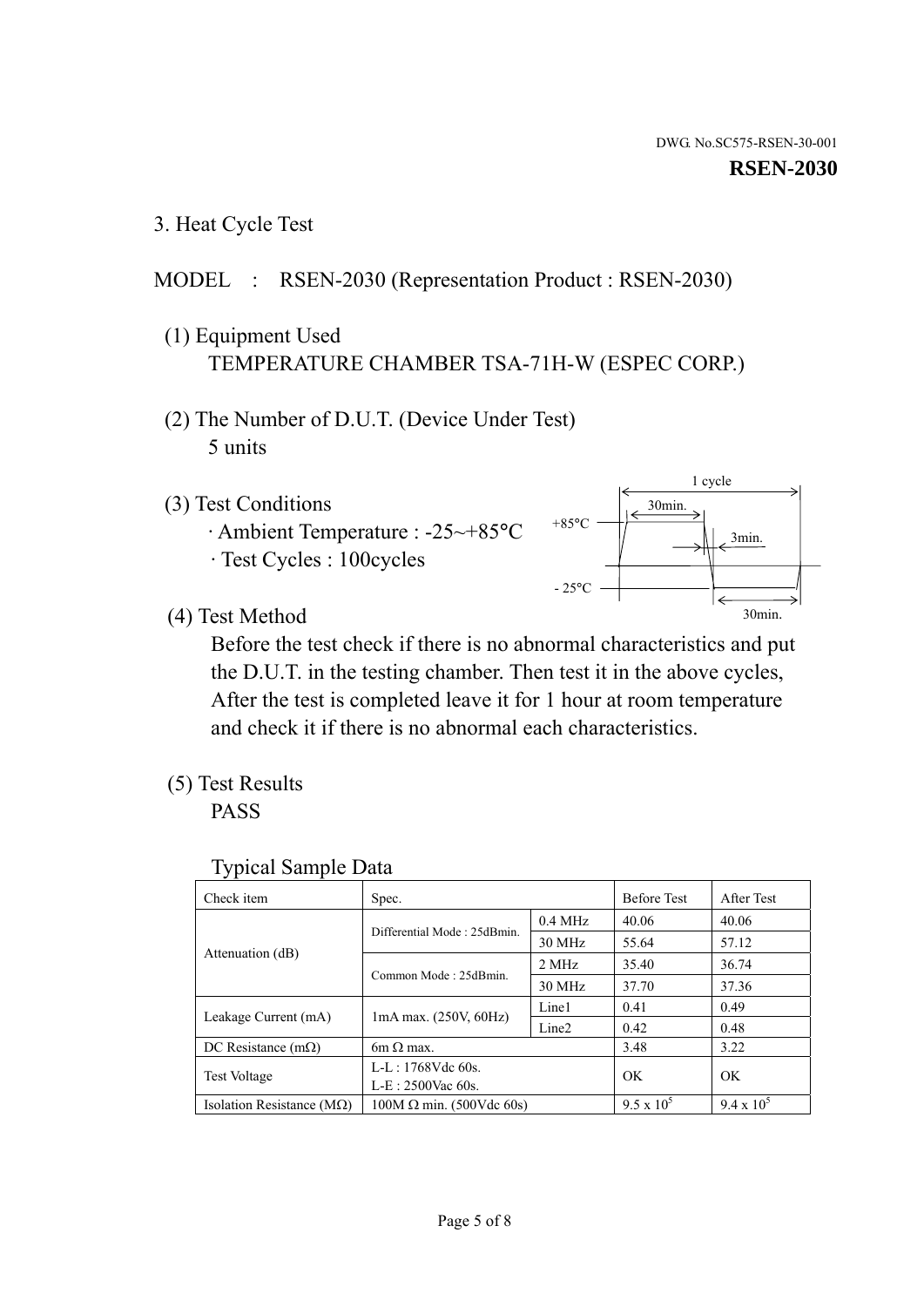4. Humidity Test

## MODEL : RSEN-2030 (Representation Product : RSEN-2030)

- (1) Equipment Used TEMP. & HUMID. CHAMBER PR-4KT (ESPEC CORP.)
- (2) The Number of D.U.T. (Device Under Test) 5 units

## (3) Test Conditions

- · Ambient Temperature : +40°C
- · Test Time : 500 hours
- · Ambient Humidity : 90~95% RH No Dewdrop

## (4) Test Method

 Before the test check if there is no abnormal characteristics and put the D.U.T. in the testing chamber. Then test it in the above conditions. After the test is completed leave it for 1 hour at room temperature and check it if there is no abnormal each characteristics.

## (5) Test Results

PASS

| . .                                |                                 |                   |                     |                     |
|------------------------------------|---------------------------------|-------------------|---------------------|---------------------|
| Check item                         | Spec.                           |                   | <b>Before Test</b>  | After Test          |
| Attenuation (dB)                   | Differential Mode: 25dBmin.     | $0.4$ MHz         | 40.92               | 39.42               |
|                                    |                                 | 30 MHz            | 57.38               | 55.62               |
|                                    | Common Mode: 25dBmin.           | 2 MHz             | 36.16               | 36.22               |
|                                    |                                 | 30 MHz            | 37.34               | 37.92               |
| Leakage Current (mA)               | $1mA$ max. $(250V, 60Hz)$       | Line1             | 0.42                | 0.41                |
|                                    |                                 | Line <sub>2</sub> | 0.42                | 0.43                |
| DC Resistance (m $\Omega$ )        | $6m \Omega$ max.                |                   | 3.62                | 3.58                |
| <b>Test Voltage</b>                | $L-L: 1768Vdc$ 60s.             |                   | OK                  | OK.                 |
|                                    | $L-E$ : 2500Vac 60s.            |                   |                     |                     |
| Isolation Resistance ( $M\Omega$ ) | $100M \Omega$ min. (500Vdc 60s) |                   | $3.6 \times 10^{6}$ | $4.5 \times 10^{6}$ |

#### Typical Sample Data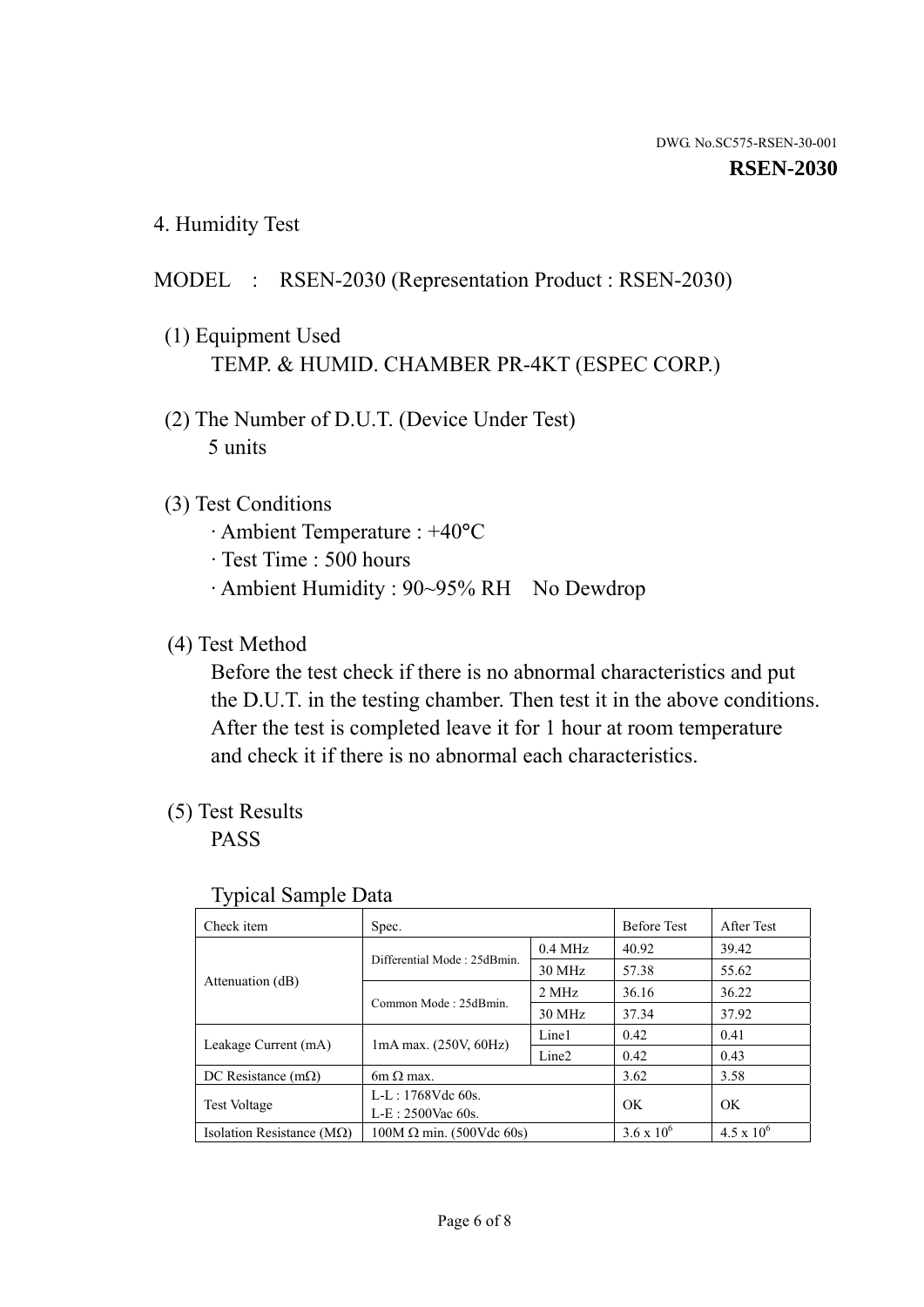5. High Temperature Resistance Test

## MODEL : RSEN-2030 (Representation Product : RSEN-2060)

- (1) Equipment Used TEMPERATURE CHAMBER PHH-300 ( ESPEC CORP.)
- (2) The Number of D.U.T. (Device Under Test) 5 units
- (3) Test Conditions
	- · Ambient Temperature : +55°C
	- · Test Time : 500 hours
	- · Operating : DC 60A
- (4) Test Method

 Before the test check if there is no abnormal characteristics and put the D.U.T. in the testing chamber. Then test it in the above conditions. After the test is completed leave it for 1 hour at room temperature and check it if there is no abnormal each characteristics.

(5) Test Results

PASS

| J 1                                |                                 |                   |                     |                     |
|------------------------------------|---------------------------------|-------------------|---------------------|---------------------|
| Check item                         | Spec.                           |                   | <b>Before Test</b>  | After Test          |
|                                    | Differential Mode: 25dBmin.     | $0.2$ MHz         | 57.86               | 58.52               |
|                                    |                                 | 30 MHz            | 52.04               | 51.94               |
| Attenuation (dB)                   | Common Mode: 25dBmin.           | 2 MHz             | 35.90               | 36.04               |
|                                    |                                 | 30 MHz            | 26.60               | 27.62               |
|                                    |                                 | Line1             | 0.45                | 0.46                |
| Leakage Current (mA)               | $1mA$ max. $(250V, 60Hz)$       | Line <sub>2</sub> | 0.46                | 0.46                |
| DC Resistance $(m\Omega)$          | $3m \Omega$ max.                |                   | 2.22                | 2.24                |
| <b>Test Voltage</b>                | $L-L: 1768Vdc$ 60s.             |                   | OK                  | OK                  |
|                                    | $L-E: 2500$ Vac 60s.            |                   |                     |                     |
| Isolation Resistance ( $M\Omega$ ) | $100M \Omega$ min. (500Vdc 60s) |                   | $4.1 \times 10^{6}$ | $4.6 \times 10^{6}$ |

#### Typical Sample Data